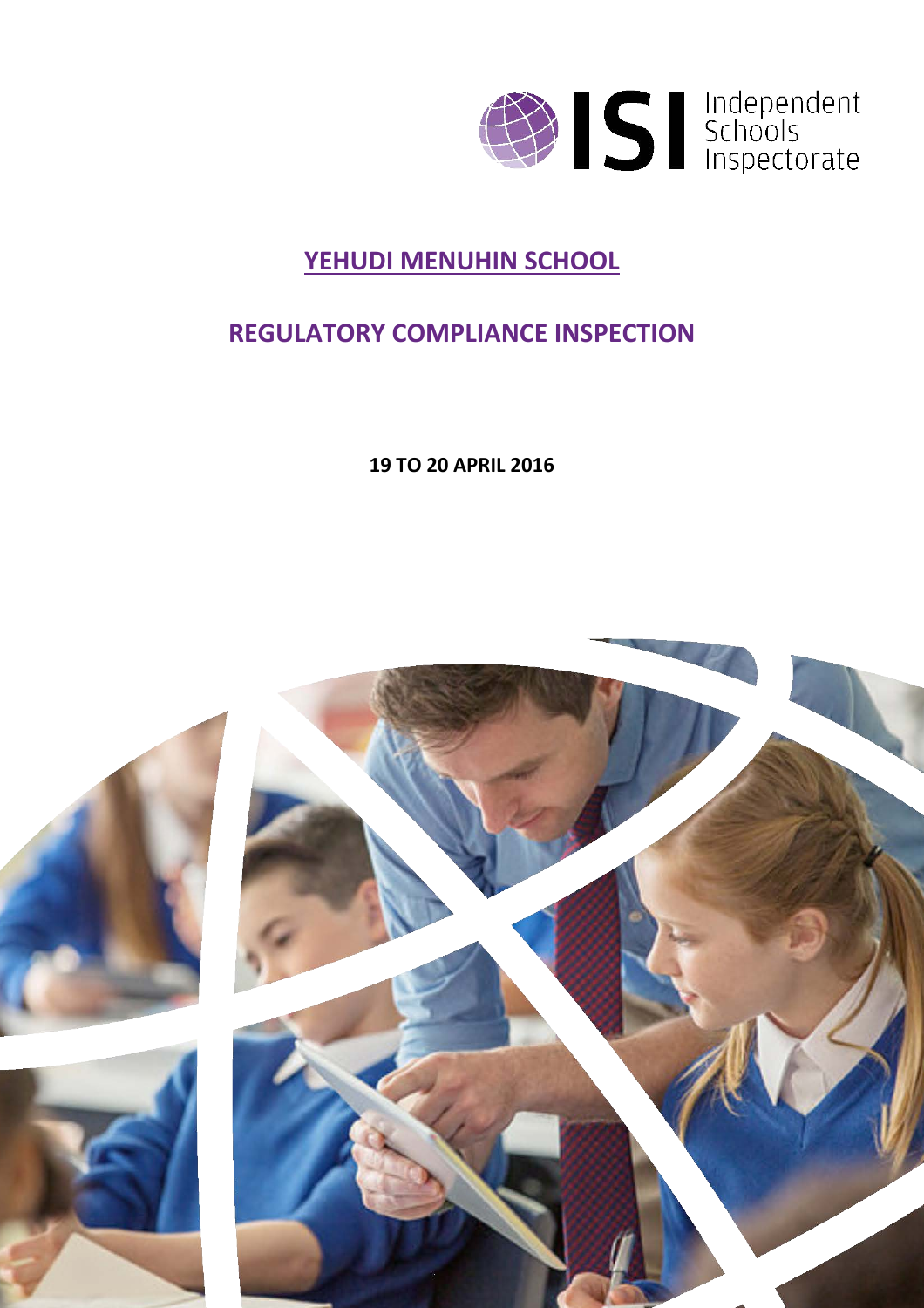# School's Details

| <b>Full Name of School</b>       | Yehudi Menuhin School                                                                                                                                                                                                                                                                                                                          |
|----------------------------------|------------------------------------------------------------------------------------------------------------------------------------------------------------------------------------------------------------------------------------------------------------------------------------------------------------------------------------------------|
| <b>DfE Number</b>                | 936/6539                                                                                                                                                                                                                                                                                                                                       |
| <b>Registered Charity Number</b> | 312010                                                                                                                                                                                                                                                                                                                                         |
| <b>Address</b>                   | Stoke d'Abernon<br>Cobham<br>Surrey<br>KT11 3QQ                                                                                                                                                                                                                                                                                                |
| <b>Telephone Number</b>          | 01932 864739                                                                                                                                                                                                                                                                                                                                   |
| <b>Email Address</b>             | admin@yehudimenuhinschool.co.uk                                                                                                                                                                                                                                                                                                                |
| <b>Headmaster</b>                | <b>Richard Hillier</b>                                                                                                                                                                                                                                                                                                                         |
| <b>Chair of Governors</b>        | <b>Richard Morris</b>                                                                                                                                                                                                                                                                                                                          |
| <b>Age Range</b>                 | 8 to 19                                                                                                                                                                                                                                                                                                                                        |
| <b>Total Number of Pupils</b>    | 79                                                                                                                                                                                                                                                                                                                                             |
| <b>Gender of Pupils</b>          | Boys and girls                                                                                                                                                                                                                                                                                                                                 |
| <b>Number of day pupils</b>      | Total:<br>9                                                                                                                                                                                                                                                                                                                                    |
| <b>Number of boarders</b>        | Total:<br>70                                                                                                                                                                                                                                                                                                                                   |
|                                  | Full:<br>67<br>Weekly:<br>Flexi:<br>3<br>0                                                                                                                                                                                                                                                                                                     |
| <b>Pupils' Ability</b>           | Data provided by the school indicate that the<br>overall academic ability of the pupils is above the<br>national average.                                                                                                                                                                                                                      |
| <b>Pupils' Needs</b>             | The school has identified four pupils as having<br>special educational needs and/or disabilities,<br>none of whom receives extra support. Of the 40<br>pupils who have English as an additional<br>language, 19 receive specialist support. No pupil<br>has a statement of special educational needs or<br>an education, health and care plan. |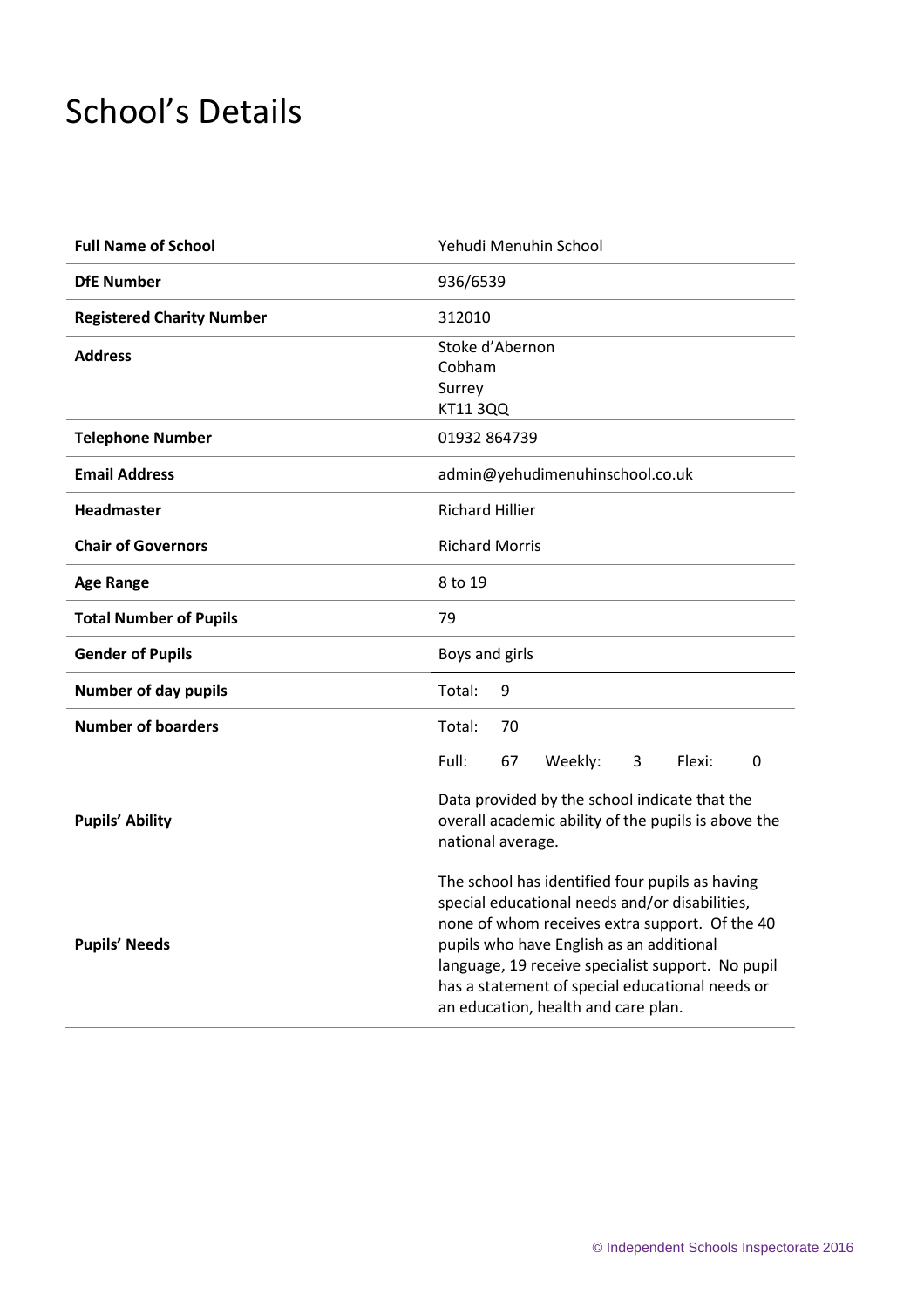# School's Details

| <b>History of the School</b>             | The school was founded in in 1963 by Yehudi<br>Menuhin specifically for the education of talented<br>young musicians.                                                             |
|------------------------------------------|-----------------------------------------------------------------------------------------------------------------------------------------------------------------------------------|
| <b>Ownership and Governing Structure</b> | The school is a charitable trust, administered by a<br>board of governors who are also the trustees.                                                                              |
| <b>School Structure</b>                  | The school is divided into four flexible groups<br>based not purely on age but also on ability.<br>Pupils aged between 8 and 11 are in the Junior<br>Department.                  |
| <b>Inspection Dates</b>                  | 19 to 20 April 2016                                                                                                                                                               |
| <b>Other Useful Information:</b>         | i) The school caters for the education of pupils<br>whose musical proficiency is exceptional.                                                                                     |
|                                          | ii) In 1973 the school was accorded special status<br>as a Centre of Excellence for the Performing Arts,<br>and since then has been supported by the<br>Department for Education. |
|                                          | iii) At least half of each day is devoted to musical<br>studies.                                                                                                                  |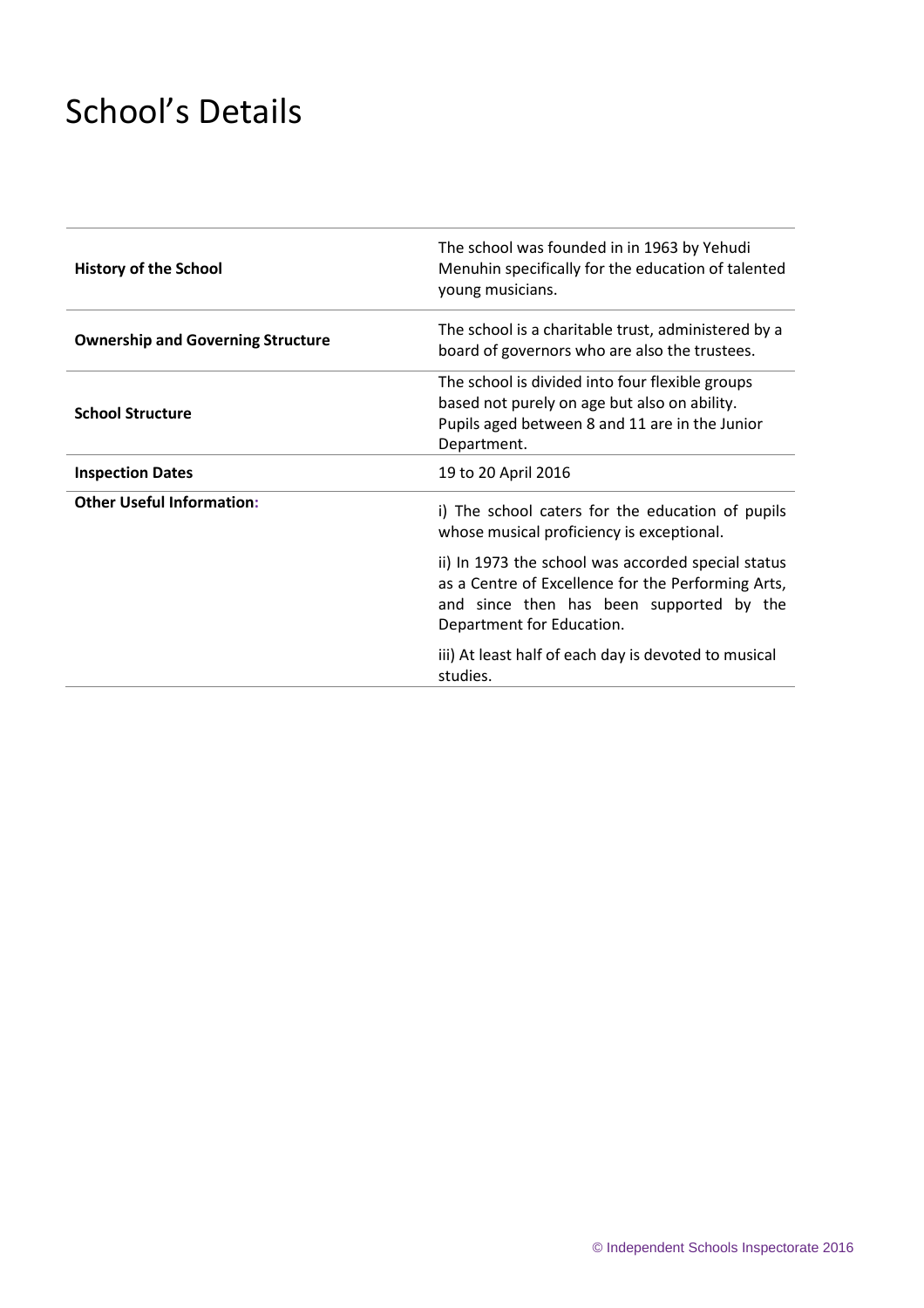## About the Inspection

The registration authority for independent schools is the Department for Education (DfE), which directs inspection according to a specified frequency or at any time where the DfE has particular concerns about a school. The Independent Schools Inspectorate (ISI) is the body approved by the Secretary of State for the purpose of inspecting schools which are, or whose heads are, in membership of the associations which form the Independent Schools Council (ISC) and reporting on the extent to which they meet the Independent School Standards ("the standards") in the Schedule to the Education (Independent School Standards) Regulations 2014. Accordingly, inspection records whether the school meets each of these standards, which are arranged in eight Parts, each of which is divided into separate paragraphs. Additionally, the inspection reports on the school's accessibility plan under Schedule 10 of the Equality Act 2010 and the ban on corporal punishment under section 548 of the Education Act 1996.

This inspection also contains specific judgements on the National Minimum Standards for Boarding Schools ("boarding NMS"). It comments on the progress made by the school in meeting the recommendations set out in the most recent statutory boarding inspection and it judges the extent to which the school currently meets the boarding NMS. It identifies any standards which the school does not meet and requires action to meet them. Findings are distributed across sections relating to the eight Parts of the standards.

All association independent schools will have an inspection within three years from April 2016, in accordance with the Framework. The inspection may be of COMPLIANCE ONLY or of EDUCATIONAL QUALITY AND COMPLIANCE depending on a number of factors, including findings from their most recent inspection. Schools judged not to meet the standards, including the boarding NMS, following their inspection may also be subject to a progress monitoring visit before their next routine inspection. The progress monitoring visit will judge whether the school has taken the necessary action to meet any un-met standards and any qualitative concerns identified at their previous inspection.

**This is a COMPLIANCE ONLY inspection and as such reports only on the school's compliance with the standards, including the boarding NMS.** The standards represent minimum requirements and judgements are given either as **met** or as **not met**. All schools are required to meet all the standards applicable to them. Where the minimum requirements are not met this is clearly indicated in the relevant section of the report and the school is required to take the actions specified.

The inspection does not include matters that are outside of the regulatory framework described above, such as:

- (i) the school's aims;
- (ii) an exhaustive health and safety audit;
- (iii) compliance with data protection requirements;
- (iv) an in-depth examination of the structural condition of the school, its services or other physical features;
- (v) contractual arrangements with parents;
- (vi) an investigation of the financial viability of the school or its accounting procedures.

Where necessary, National Curriculum nomenclature is used to refer to year groups. Links to the full regulations and requirements can be found here: [The Independent School Standards Regulations,](http://www.legislation.gov.uk/uksi/2014/3283/contents/made) [National](https://www.gov.uk/government/uploads/system/uploads/attachment_data/file/416186/20150319_nms_bs_standards.pdf)  [Minimum Standards for Boarding Schools,](https://www.gov.uk/government/uploads/system/uploads/attachment_data/file/416186/20150319_nms_bs_standards.pdf) [Early Years Foundation Stage Statutory Framework](https://www.gov.uk/government/publications/early-years-foundation-stage-framework--2).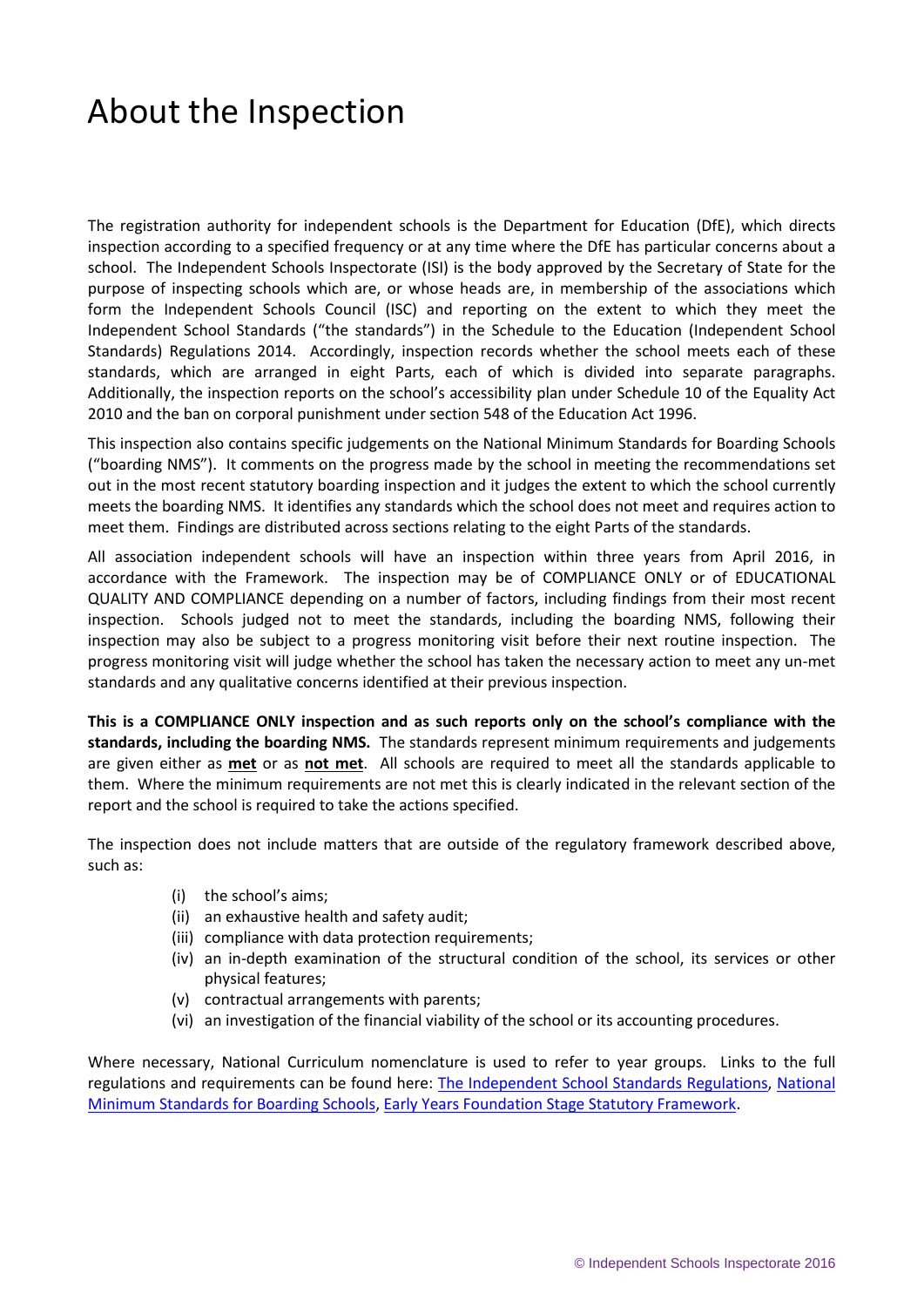#### **SUMMARY EVALUATION**

**The school meets the standards in the schedule to the Education (Independent School Standards) Regulations 2014 and the National Minimum Standards for Boarding Schools 2015 and associated requirements, and no further action is required as a result of this inspection.**

#### **PART 1**

#### **Quality of education provided**

In the Junior Department, the school measures attainment using National Curriculum tests. In the years 2012 to 2014, the results were well above the national average for maintained schools.

At GCSE in the years 2012 to 2014, performance has been above the national average for maintained schools and in line with that for maintained selective schools.

In the sixth form, A-level results in the years 2012 to 2014 have been well above the national average for sixth formers in maintained schools, and above that for maintained selective schools.

The curriculum is documented, supported by appropriate plans and schemes of work for the pupils and covers the required breadth of material. The teaching enables pupils to make good progress, encompasses effective behaviour management and is supported by suitable resources. A suitable framework for the assessment of pupil performance is in place.

**The standards relating to the quality of education [paragraphs 1 - 4] are met.**

#### **PART 2**

#### **Spiritual, moral, social and cultural development of pupils**

Principles and values are actively promoted which facilitate the personal development of pupils as responsible, tolerant, law-abiding citizens. Boarders' views are actively encouraged and their opinions and concerns are appropriately considered by staff. Any prefect system operating in the school is suitably managed.

**The standard relating to spiritual, moral, social and cultural development [paragraph 5] and NMS 17 and 19 are met.**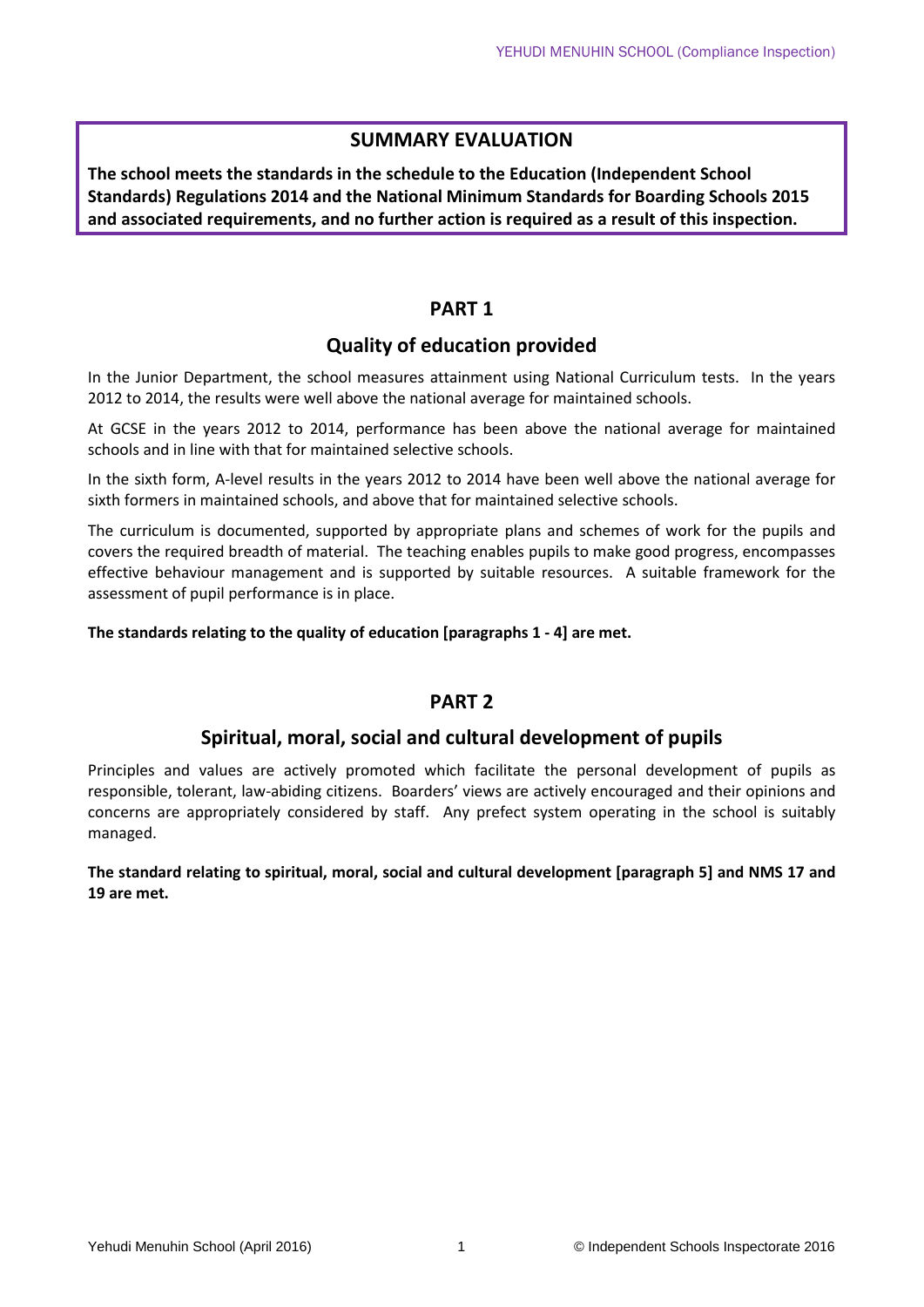#### **PART 3**

#### **Welfare, health and safety of pupils**

Arrangements are made to safeguard and promote the welfare of pupils by means that pay due regard to current statutory guidance; good behaviour is promoted; bullying is prevented so far as reasonably practicable; health and safety requirements are met, including those relating to fire safety; provision is made for first aid. Pupils are properly supervised; admission and attendance registers are maintained, as required, and there is a strategic approach to risk assessment. A disability access plan is in place. Boarders do not experience discrimination, and their care is sensitive to different needs.

An appropriate induction process for pupils new to boarding is implemented, and suitable provision is made for boarders' medical and health care, their food and drink and for managing boarders' laundry and possessions. Boarders have suitable contact with friends and family and access to a programme of activities. Boarding staff are appropriately trained and deployed.

**The standards relating to welfare, health and safety [paragraphs 6 - 16], the requirement of Schedule 10 of the Equality Act 2010, the ban on corporal punishment under section 548 of the Education Act 1996, and NMS 2-4, 6-12, 15 and 16 are met.**

#### **PART 4**

#### **Suitability of staff, supply staff, and proprietors**

The school makes appropriate checks to ensure the suitability of staff, supply staff and proprietors, and a register is kept as required. Visitors to boarding accommodation are appropriately supervised and the school's arrangements for guardianship are suitably managed.

**The standards relating to the suitability of those in contact with pupils at the school [paragraphs 17-21] and NMS 14 are met.**

#### **PART 5**

#### **Premises of and accommodation at schools**

Suitable toilet, changing and showering facilities for pupils and appropriate accommodation for their medical and therapy needs are provided. The premises are maintained to a standard commensurate with health and safety; acoustics and lighting are appropriate; water provision is adequate. Suitable outdoor space is provided for physical education and outdoor play. Boarding accommodation is adequate for the needs of all boarders, and safeguards and promotes their welfare.

#### **The standards relating to the premises and accommodation [paragraphs 22 – 31] and NMS 5 are met.**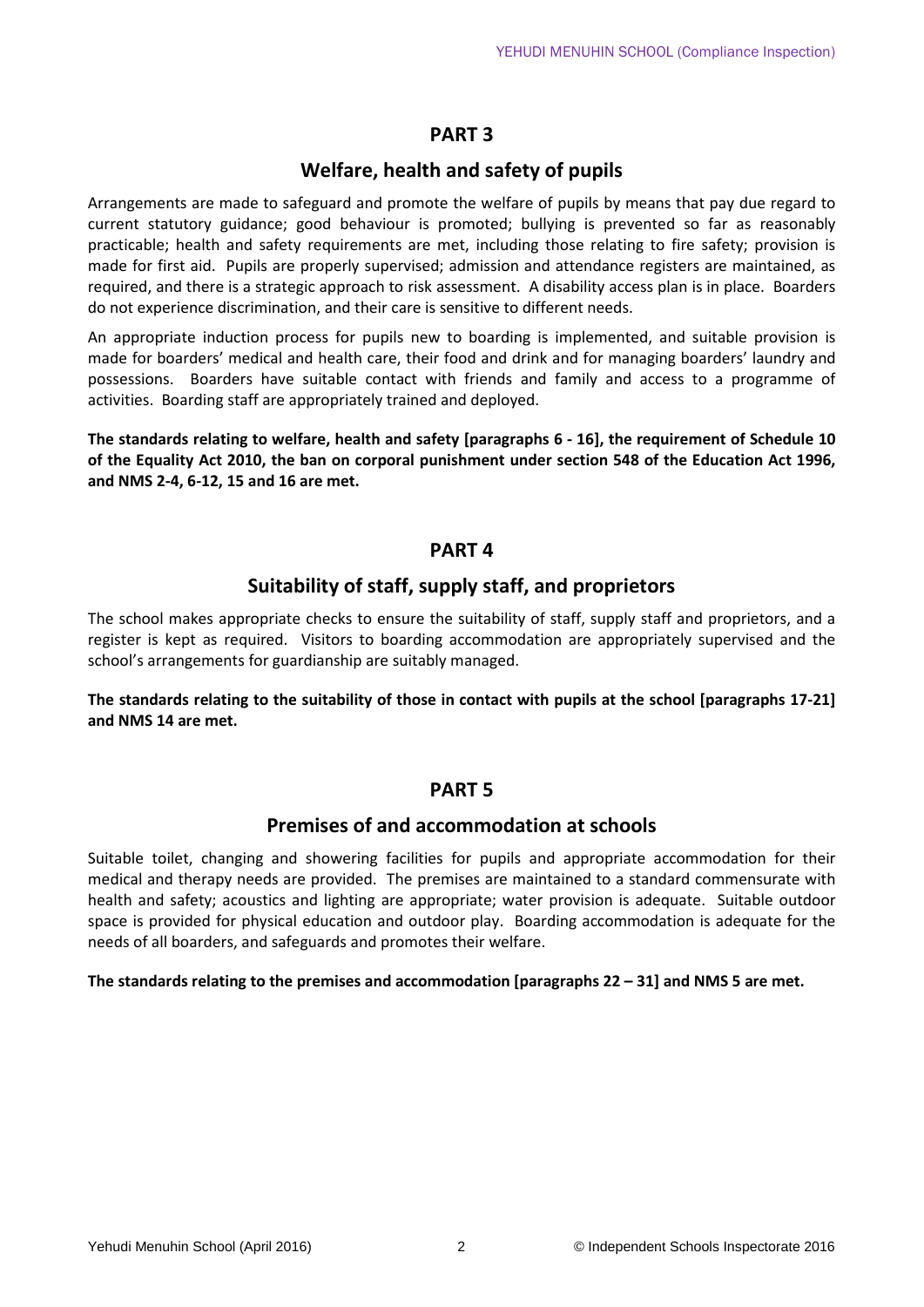#### **PART 6**

#### **Provision of information**

A range of information is variously published, provided or made available to parents, inspectors and the Department for Education. These include details about the proprietor, the ethos of the school and the curriculum, and of the school's arrangements for admission, behaviour and exclusions, bullying, health and safety, first aid, details of the complaints procedure, and the number of complaints registered under the formal procedure during the preceding school year, and the provision for those with education, health and care plans or English as an additional language. They also include particulars of the school's academic performance during the preceding school year, and its results in public examinations, inspection reports and (for parents only) a report at least annually of their own child's progress. The safeguarding policy is posted on the school's website. A suitable statement of boarding principles and practice is published by the school.

**The standard relating to the provision of information [paragraph 32] and the statement of boarding principles [NMS 1] are met.**

#### **PART 7**

#### **Manner in which complaints are handled**

Parental complaints, if any, are handled effectively through a three-stage process, (informal, formal and a hearing before a panel of three, one of whom is independent of the school). Each stage has clear time scales, and at the third stage the panel can make findings and recommendations which are communicated to the complainant. Records are kept appropriately, including of any action taken, whether or not a complaint is successful, and identifying those relating to the boarding provision.

**The standard relating to the handling of complaints [paragraph 33] and NMS 18 are met.**

#### **PART 8**

#### **Quality of leadership in and management of schools**

The proprietor ensures that the leadership and management demonstrate good skills and knowledge, and fulfil their responsibilities effectively, so that the other standards are consistently met and they actively promote the well-being of the pupils. Appropriate leadership and management of boarding ensure that the required policies and records are maintained and effectively monitored.

#### **The standard relating to leadership and management of the school [Paragraph 34] and NMS 13 are met.**